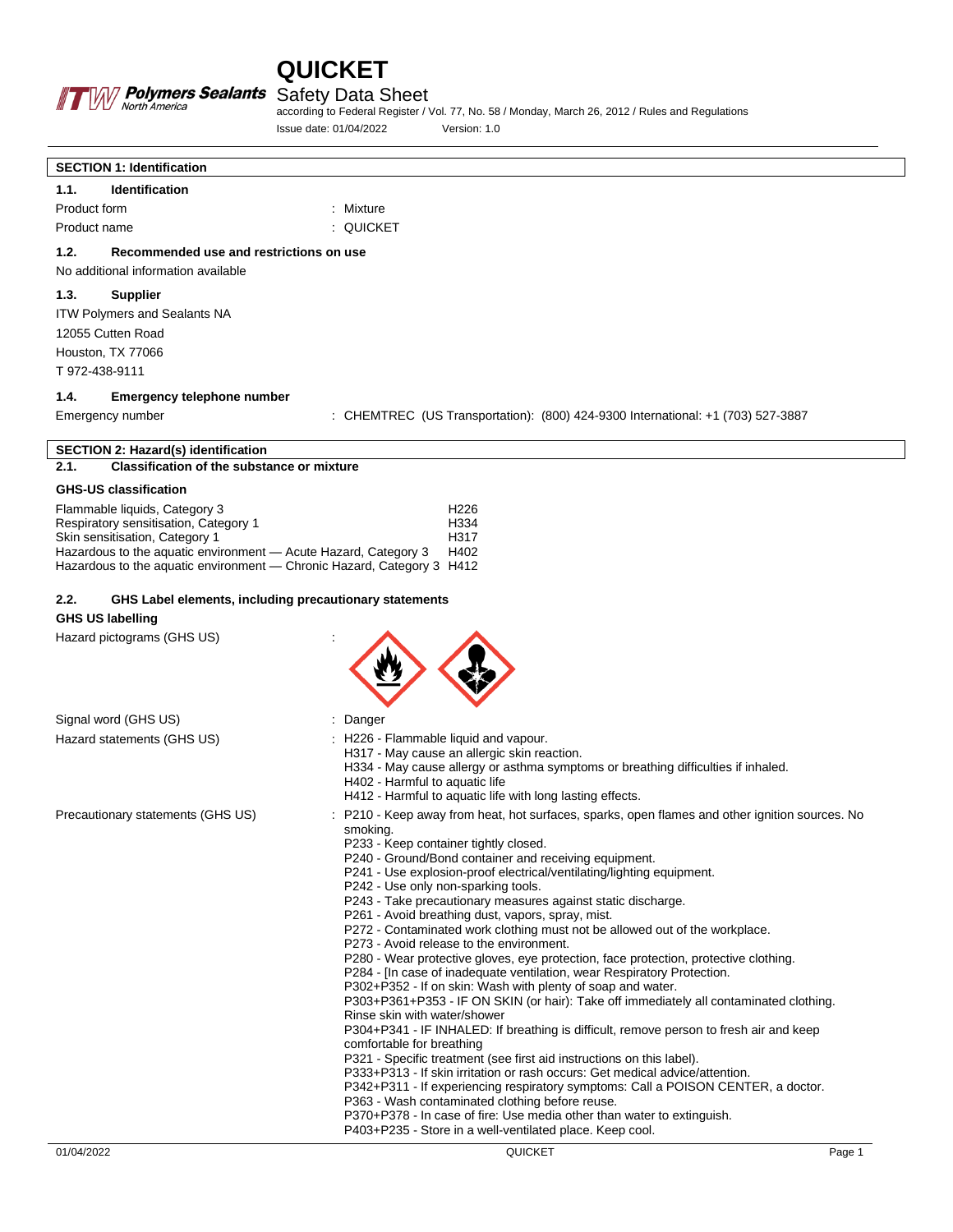### Safety Data Sheet

according to Federal Register / Vol. 77, No. 58 / Monday, March 26, 2012 / Rules and Regulations

P501 - Dispose of contents/container to a licensed hazardous-waste disposal contractor or collection site except for empty clean containers which can be disposed of as non-hazardous waste.

#### **2.3. Other hazards which do not result in classification**

No additional information available

**2.4. Unknown acute toxicity (GHS US)**

Not applicable

#### **SECTION 3: Composition/information on ingredients**

#### **3.1. Substances**

Not applicable

#### **3.2. Mixtures**

| Name                                                               | <b>Product identifier</b> | %         |
|--------------------------------------------------------------------|---------------------------|-----------|
| Bis(1,2,2,6,6-pentamethyl-4-piperidyl) sebacate                    | (CAS-No.) 41556-26-7      | $0.1 - 1$ |
| Decanedioic acid, methyl 1,2,2,6,6-pentamethyl-4-piperidinyl ester | (CAS-No.) 82919-37-7      | $0.1 - 1$ |
| Benzene, 1,3-diisocyanatomethyl-                                   | (CAS-No.) 26471-62-5      | ≤0.1      |

**\*In accordance with paragraph (i) of the OSHA Hazard Communication Standard (29 CFR §1910.1200), the specific chemical identity or exact weight % has been withheld as a trade secret.**

| <b>SECTION 4: First-aid measures</b> |                                                         |                                                                                                                                                                                                                                                          |
|--------------------------------------|---------------------------------------------------------|----------------------------------------------------------------------------------------------------------------------------------------------------------------------------------------------------------------------------------------------------------|
| 4.1.                                 | Description of first aid measures                       |                                                                                                                                                                                                                                                          |
|                                      | First-aid measures general                              | : If exposed or concerned, get medical attention/advice. Show this safety data sheet to the<br>doctor in attendance. Wash contaminated clothing before re-use. Never give anything to an<br>unconscious person.                                          |
|                                      | First-aid measures after inhalation                     | : IF INHALED: Remove to fresh air and keep at rest in a position comfortable for breathing. Get<br>medical attention if breathing is affected. If breathing is difficult, supply oxygen.                                                                 |
|                                      | First-aid measures after skin contact                   | : IF ON SKIN (or clothing): Remove affected clothing and wash all exposed skin with water for at<br>least 15 minutes. If irritation develops or persists, get medical attention.                                                                         |
|                                      | First-aid measures after eye contact                    | : IF IN EYES: Immediately flush with plenty of water for at least 15 minutes. Remove contact<br>lenses if present and easy to do so. Continue rinsing if pain, blinking, or irritation develops or<br>persists, get medical attention. Continue rinsing. |
|                                      | First-aid measures after ingestion                      | : IF SWALLOWED: rinse mouth thoroughly. Do not induce vomiting without advice from poison<br>control center. Get medical attention if you feel unwell.                                                                                                   |
| 4.2.                                 | Most important symptoms and effects (acute and delayed) |                                                                                                                                                                                                                                                          |
|                                      | Symptoms/effects                                        | : May cause an allergic skin reaction. May cause allergy or asthma symptoms or breathing<br>difficulties if inhaled.                                                                                                                                     |
|                                      | Symptoms/effects after inhalation                       | : May cause allergy or asthma symptoms or breathing difficulties if inhaled.                                                                                                                                                                             |
|                                      | Symptoms/effects after skin contact                     | : May cause an allergic skin reaction.                                                                                                                                                                                                                   |
|                                      | Symptoms/effects after eye contact                      | : Direct contact with eyes is likely to be irritating.                                                                                                                                                                                                   |
|                                      | Symptoms/effects after ingestion                        | : May cause gastrointestinal irritation.                                                                                                                                                                                                                 |

#### **4.3. Immediate medical attention and special treatment, if necessary**

No additional information available

#### **SECTION 5: Fire-fighting measures**

| 5.1.                    | Suitable (and unsuitable) extinguishing media                  |  |                                                                                                          |
|-------------------------|----------------------------------------------------------------|--|----------------------------------------------------------------------------------------------------------|
|                         | Suitable extinguishing media                                   |  | : Carbon dioxide. Foam. Dry powder. Water spray. Sand.                                                   |
|                         | Unsuitable extinguishing media                                 |  | : Water may be unsuitable as an extinguishing media, but helpful in keeping adjacent containers<br>cool. |
| 5.2.                    | Specific hazards arising from the chemical                     |  |                                                                                                          |
| Fire hazard             |                                                                |  | : Flammable liquid.                                                                                      |
| <b>Explosion hazard</b> |                                                                |  | : Product is not explosive.                                                                              |
| Reactivity              |                                                                |  | : Reacts slowly with water.                                                                              |
| 5.3.                    | Special protective equipment and precautions for fire-fighters |  |                                                                                                          |
|                         | Precautionary measures fire                                    |  | : Keep away from heat, hot surfaces, sparks, open flames and other ignition sources. No<br>smoking.      |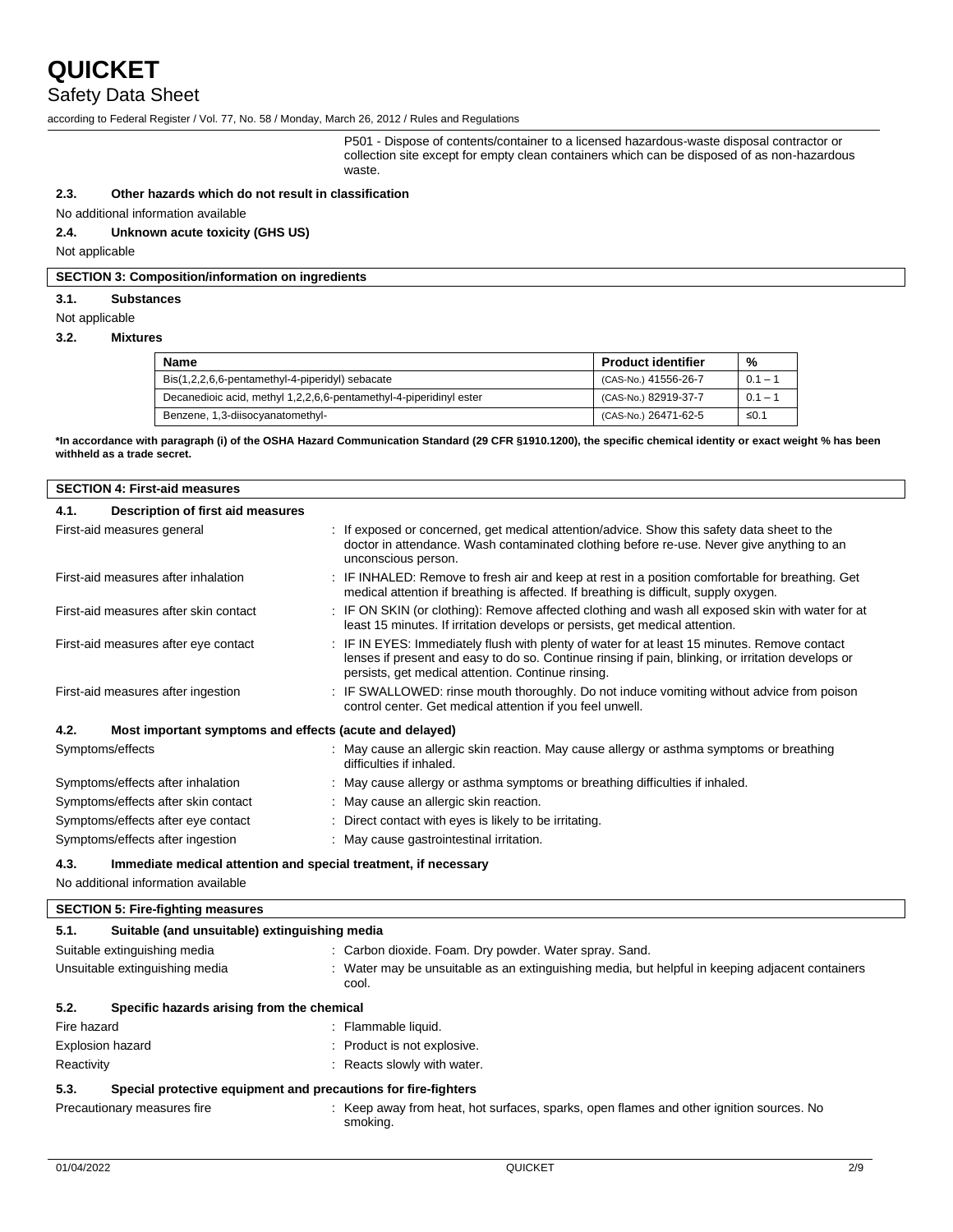$\overline{\phantom{a}}$ 

### Safety Data Sheet

according to Federal Register / Vol. 77, No. 58 / Monday, March 26, 2012 / Rules and Regulations

| Firefighting instructions                                                   | : Use water spray or fog for cooling exposed containers. Exercise caution when fighting any<br>chemical fire. Do not dispose of fire-fighting water in the environment.                                                                                                                                                                                                                                                                                                                                                                                                                                                                                                                                                                                                                                                                                                                                                                           |
|-----------------------------------------------------------------------------|---------------------------------------------------------------------------------------------------------------------------------------------------------------------------------------------------------------------------------------------------------------------------------------------------------------------------------------------------------------------------------------------------------------------------------------------------------------------------------------------------------------------------------------------------------------------------------------------------------------------------------------------------------------------------------------------------------------------------------------------------------------------------------------------------------------------------------------------------------------------------------------------------------------------------------------------------|
| Protection during firefighting                                              | : Do not enter fire area without proper protective equipment, including respiratory protection.<br>Self-contained breathing apparatus.                                                                                                                                                                                                                                                                                                                                                                                                                                                                                                                                                                                                                                                                                                                                                                                                            |
| Other information                                                           | : Under fire conditions closed containers may rupture or explode.                                                                                                                                                                                                                                                                                                                                                                                                                                                                                                                                                                                                                                                                                                                                                                                                                                                                                 |
| <b>SECTION 6: Accidental release measures</b>                               |                                                                                                                                                                                                                                                                                                                                                                                                                                                                                                                                                                                                                                                                                                                                                                                                                                                                                                                                                   |
| 6.1.<br>Personal precautions, protective equipment and emergency procedures |                                                                                                                                                                                                                                                                                                                                                                                                                                                                                                                                                                                                                                                                                                                                                                                                                                                                                                                                                   |
| General measures                                                            | : Evacuate area. Keep upwind. Ventilate area. Spill should be handled by trained cleaning<br>personnel properly equipped with respiratory and eye protection.                                                                                                                                                                                                                                                                                                                                                                                                                                                                                                                                                                                                                                                                                                                                                                                     |
| 6.1.1.<br>For non-emergency personnel                                       |                                                                                                                                                                                                                                                                                                                                                                                                                                                                                                                                                                                                                                                                                                                                                                                                                                                                                                                                                   |
| Protective equipment                                                        | : Wear Protective equipment as described in Section 8.                                                                                                                                                                                                                                                                                                                                                                                                                                                                                                                                                                                                                                                                                                                                                                                                                                                                                            |
| <b>Emergency procedures</b>                                                 | Evacuate unnecessary personnel.                                                                                                                                                                                                                                                                                                                                                                                                                                                                                                                                                                                                                                                                                                                                                                                                                                                                                                                   |
| 6.1.2.<br>For emergency responders                                          |                                                                                                                                                                                                                                                                                                                                                                                                                                                                                                                                                                                                                                                                                                                                                                                                                                                                                                                                                   |
| Protective equipment                                                        | : Wear suitable protective clothing, gloves and eye or face protection.                                                                                                                                                                                                                                                                                                                                                                                                                                                                                                                                                                                                                                                                                                                                                                                                                                                                           |
| 6.2.<br><b>Environmental precautions</b>                                    |                                                                                                                                                                                                                                                                                                                                                                                                                                                                                                                                                                                                                                                                                                                                                                                                                                                                                                                                                   |
|                                                                             | Prevent entry to sewers and public waters. Notify authorities if product enters sewers or public waters. Avoid release to the environment.                                                                                                                                                                                                                                                                                                                                                                                                                                                                                                                                                                                                                                                                                                                                                                                                        |
| 6.3.<br>Methods and material for containment and cleaning up                |                                                                                                                                                                                                                                                                                                                                                                                                                                                                                                                                                                                                                                                                                                                                                                                                                                                                                                                                                   |
| For containment/cleaning up                                                 | : SMALL SPILL: Dike area to contain spill. Take precautions as necessary to prevent<br>contamination of ground and surface waters. Recover spilled material on absorbent, such as<br>sawdust or vermiculite, and sweep into closed containers for disposal. After all visible traces,<br>including ignitable vapors, have been removed, thoroughly wet vacuum the area. Do not flush<br>to sewer. If area of spill is porous, remove as much contaminated earth and gravel, etc. as<br>necessary and place in closed containers for disposal. Only those persons who are adequately<br>trained, authorized, and wearing the required personal protective equipment (PPE) should<br>participate in spill response and clean-up.                                                                                                                                                                                                                    |
|                                                                             | LARGE SPILL: Keep spectators away. Only those persons who are adequately trained,<br>authorized and wearing the required personal protective equipment (PPE) should participate in<br>spill response and clean-up. Ventilate the area by natural means or by explosion proof means<br>(i.e. fans). Know and prepare for spill response before using or handling this product. Eliminate<br>all ignition sources (flames, hot surfaces, portable heaters and sources of electrical, static, or<br>frictional sparks). Dike and contain spill with inert material (e.g. sand, earth). Transfer liquids to<br>covered and labeled metal containers for recovery or disposal, or remove with inert absorbent.<br>Use only non-sparking tools and appropriate PPE. Place absorbent diking materials in covered<br>metal containers for disposal. Prevent contamination of sewers, streams, and groundwater with<br>spilled material or used absorbent. |
| <b>Reference to other sections</b><br>6.4.                                  |                                                                                                                                                                                                                                                                                                                                                                                                                                                                                                                                                                                                                                                                                                                                                                                                                                                                                                                                                   |
| See Sections 8 and 13.                                                      |                                                                                                                                                                                                                                                                                                                                                                                                                                                                                                                                                                                                                                                                                                                                                                                                                                                                                                                                                   |
| <b>SECTION 7: Handling and storage</b>                                      |                                                                                                                                                                                                                                                                                                                                                                                                                                                                                                                                                                                                                                                                                                                                                                                                                                                                                                                                                   |
| 7.1.<br>Precautions for safe handling                                       |                                                                                                                                                                                                                                                                                                                                                                                                                                                                                                                                                                                                                                                                                                                                                                                                                                                                                                                                                   |
| Precautions for safe handling                                               | : Do not handle until all safety precautions have been read and understood. For professional or<br>industrial use only. Follow label instructions. Keep out of the reach of children. Not for<br>consumption. No smoking. Do not breathe vapors. Avoid contact with body. Empty containers<br>must not be washed and re-used for any purpose. Contact lens wearers must wear protective<br>eye wear around chemical vapors and liquid. Wash hands thoroughly after handling. To prevent<br>build-up of vapors, use adequate natural and/or mechanical ventilation (e.g. open all windows<br>and doors to achieve cross ventilation).                                                                                                                                                                                                                                                                                                              |
| 7.2.<br>Conditions for safe storage, including any incompatibilities        |                                                                                                                                                                                                                                                                                                                                                                                                                                                                                                                                                                                                                                                                                                                                                                                                                                                                                                                                                   |
| Technical measures                                                          | Empty containers retain product residue and can be hazardous.                                                                                                                                                                                                                                                                                                                                                                                                                                                                                                                                                                                                                                                                                                                                                                                                                                                                                     |
| Storage conditions                                                          | Store in a dry, cool and well-ventilated place. Protect from moisture. Keep container tightly<br>closed.                                                                                                                                                                                                                                                                                                                                                                                                                                                                                                                                                                                                                                                                                                                                                                                                                                          |
| Heat and ignition sources                                                   | Avoid ignition sources.                                                                                                                                                                                                                                                                                                                                                                                                                                                                                                                                                                                                                                                                                                                                                                                                                                                                                                                           |
| Special rules on packaging                                                  | Keep only in original container.                                                                                                                                                                                                                                                                                                                                                                                                                                                                                                                                                                                                                                                                                                                                                                                                                                                                                                                  |

#### **8.1. Control parameters**

 $\overline{\phantom{a}}$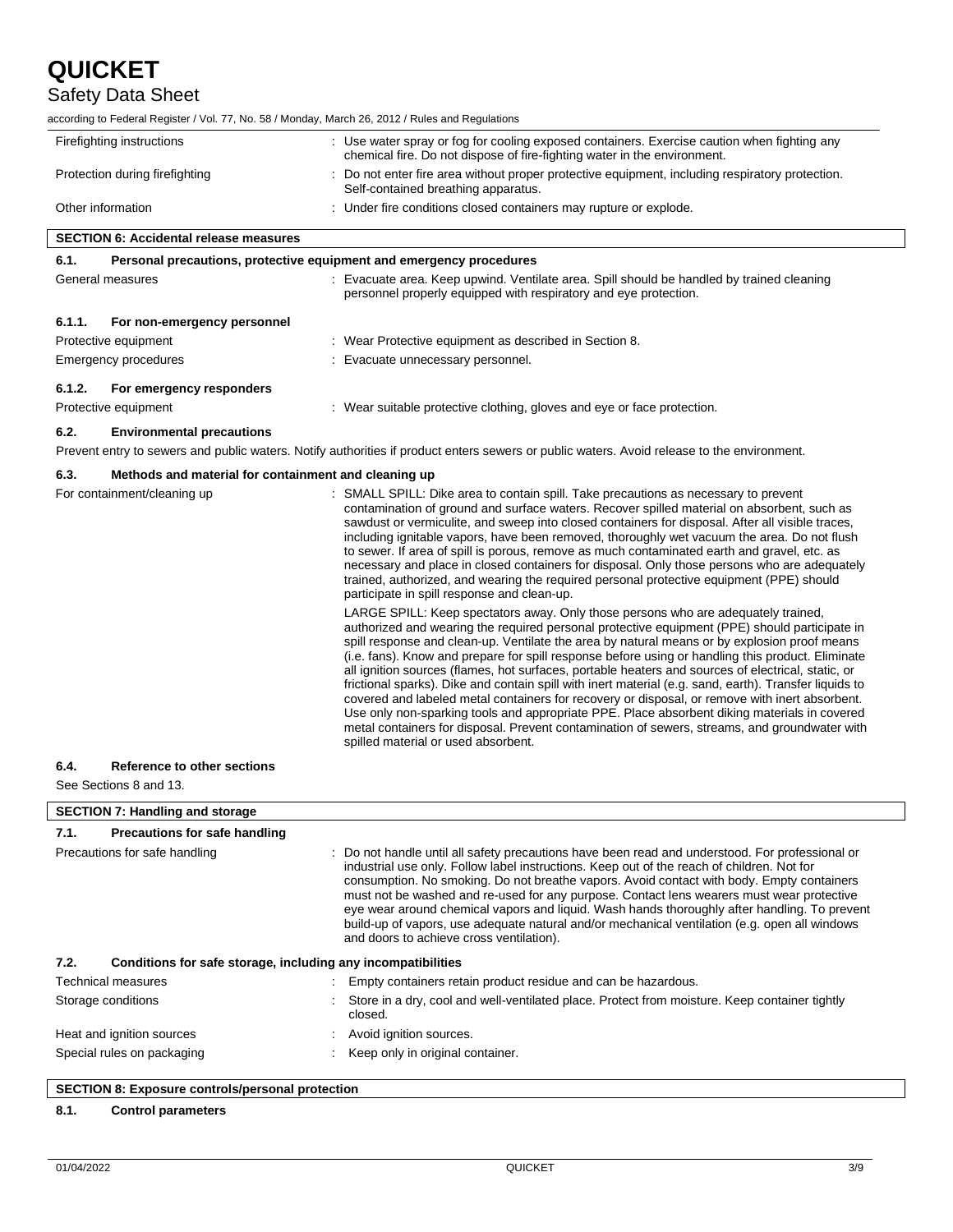### **QUICKET** Safety Data Sheet

| according to Federal Register / Vol. 77, No. 58 / Monday, March 26, 2012 / Rules and Regulations |  |
|--------------------------------------------------------------------------------------------------|--|
|--------------------------------------------------------------------------------------------------|--|

| Bis(1,2,2,6,6-pentamethyl-4-piperidyl) sebacate (41556-26-7)                    |                                       |                                        |  |  |
|---------------------------------------------------------------------------------|---------------------------------------|----------------------------------------|--|--|
| <b>ACGIH</b>                                                                    | Remark (ACGIH)                        | OELs not established                   |  |  |
| <b>OSHA</b>                                                                     | Remark (OSHA)<br>OELs not established |                                        |  |  |
| Decanedioic acid, methyl 1,2,2,6,6-pentamethyl-4-piperidinyl ester (82919-37-7) |                                       |                                        |  |  |
| <b>ACGIH</b>                                                                    | Remark (ACGIH)                        | OELs not established                   |  |  |
| <b>OSHA</b>                                                                     | Remark (OSHA)<br>OELs not established |                                        |  |  |
| Benzene, 1,3-diisocyanatomethyl- (26471-62-5)                                   |                                       |                                        |  |  |
| <b>ACGIH</b>                                                                    | ACGIH OEL TWA [ppm]                   | 0.001 ppm inhalable fraction and vapor |  |  |
| <b>ACGIH</b>                                                                    | ACGIH OEL STEL [ppm]                  | 0.005 ppm inhalable fraction and vapor |  |  |
| <b>OSHA</b>                                                                     | Remark (OSHA)                         | OELs not established                   |  |  |

#### **8.2. Appropriate engineering controls**

Appropriate engineering controls : Provide adequate general and local exhaust ventilation. Use process enclosures, local exhaust ventilation, or other engineering controls to control airborne levels below recommended exposure limits. Ensure adequate ventilation, especially in confined areas.

#### **8.3. Individual protection measures/Personal protective equipment**

#### **Personal protective equipment symbol(s):**



#### **Personal protective equipment:**

Gloves. Protective goggles. Protective clothing. In case of inadequate ventilation wear respiratory protection.

#### **Hand protection:**

Use gloves chemically resistant to this material when prolonged or repeated contact could occur. Gloves should be classified under Standard EN 374 or ASTM F1296. Suggested glove materials are: Neoprene, Nitrile/butadiene rubber, Polyethylene, Ethyl vinyl alcohol laminate, PVC or vinyl. Suitable gloves for this specific application can be recommended by the glove supplier.

#### **Eye protection:**

Wear eye protection, including chemical splash goggles and a face shield when possibility exists for eye contact due to airborne particles.

#### **Skin and body protection:**

Wear long sleeves, and chemically impervious PPE/coveralls to minimize bodily exposure.

#### **Respiratory protection:**

Use NIOSH (or other equivalent national standard) -approved dust/particulate respirator. Where dust exceeds PELs or other applicable OELs, use NIOSH-approved respiratory protective equipment. Respirator with organic cartridge.

| <b>SECTION 9: Physical and chemical properties</b>            |                                                             |  |
|---------------------------------------------------------------|-------------------------------------------------------------|--|
| Information on basic physical and chemical properties<br>9.1. |                                                             |  |
| Physical state                                                | : Liguid                                                    |  |
| Appearance                                                    | : Liguid                                                    |  |
| Color                                                         | : White                                                     |  |
| Odor                                                          | : Mildly aromatic                                           |  |
| Odor threshold                                                | : No data available                                         |  |
| рH                                                            | : No data available                                         |  |
| Melting point                                                 | : No data available                                         |  |
| Freezing point                                                | : No data available                                         |  |
| Boiling point                                                 | : No data available                                         |  |
| Flash point                                                   | $\therefore$ > 54.4 °C (130 °F) (Pensky-Martens Closed Cup) |  |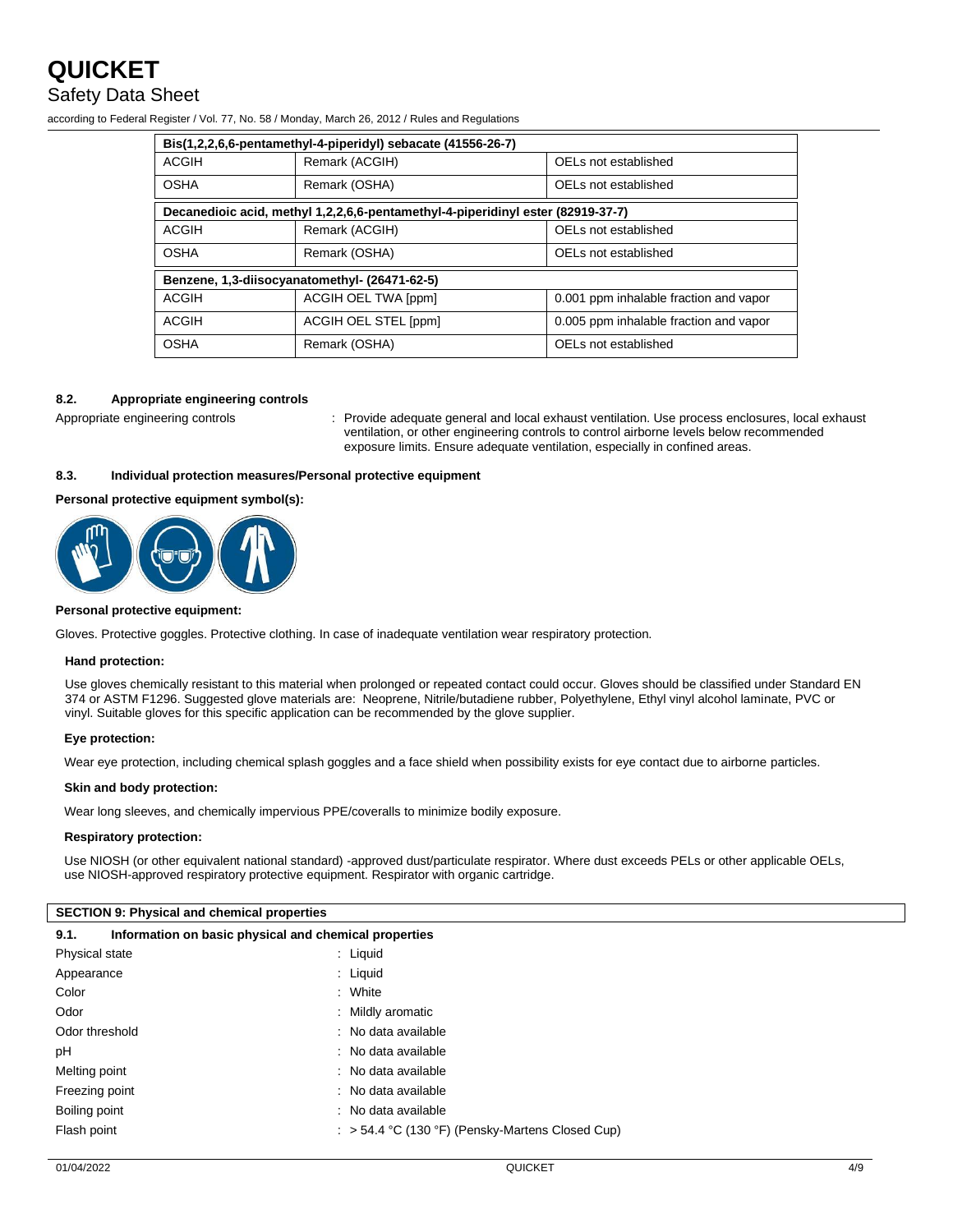### Safety Data Sheet

according to Federal Register / Vol. 77, No. 58 / Monday, March 26, 2012 / Rules and Regulations

| Relative evaporation rate (n-butyl acetate=1)   | : No data available                     |
|-------------------------------------------------|-----------------------------------------|
| Flammability (solid, gas)                       | : No data available                     |
| Vapor pressure                                  | : No data available                     |
| Relative vapor density at 20 °C                 | : > 1                                   |
| Relative density                                | : No data available                     |
| Density                                         | : 9.6 lb/gal $\pm$ 0.2 lb/gal           |
| Solubility                                      | : Stable. Will react slowly with water. |
| Partition coefficient n-octanol/water (Log Pow) | : No data available                     |
| Auto-ignition temperature                       | : No data available                     |
| Decomposition temperature                       | : No data available                     |
| Viscosity, kinematic                            | : No data available                     |
| Viscosity, dynamic                              | : No data available                     |
| Explosive limits                                | : No data available                     |
| Explosive properties                            | : No data available                     |
| Oxidising properties                            | : No data available                     |
|                                                 |                                         |

#### **9.2. Other information**

No additional information available

#### **SECTION 10: Stability and reactivity**

**10.1. Reactivity**

Reacts slowly with water.

#### **10.2. Chemical stability**

Stable under recommended handling and storage conditions (see section 7).

#### **10.3. Possibility of hazardous reactions**

None known.

#### **10.4. Conditions to avoid**

High temperatures, incompatible materials.

#### **10.5. Incompatible materials**

Water. Alcohols. Amines. Acids. Alkalis.

#### **10.6. Hazardous decomposition products**

Carbon monoxide. Carbon dioxide. Nitrogen oxides. Isocyanates. Hydrogen cyanide.

| <b>SECTION 11: Toxicological information</b>                 |                                                                                                                      |
|--------------------------------------------------------------|----------------------------------------------------------------------------------------------------------------------|
| Information on toxicological effects<br>11.1.                |                                                                                                                      |
| Acute toxicity (oral)                                        | : Not classified                                                                                                     |
| Acute toxicity (dermal)                                      | : Not classified                                                                                                     |
| Acute toxicity (inhalation)                                  | : Not classified                                                                                                     |
| Bis(1,2,2,6,6-pentamethyl-4-piperidyl) sebacate (41556-26-7) |                                                                                                                      |
| LD50 oral rat                                                | 2615 mg/kg                                                                                                           |
| Benzene, 1,3-diisocyanatomethyl- (26471-62-5)                |                                                                                                                      |
| LD50 oral rat                                                | 3060 mg/kg                                                                                                           |
| LD50 dermal rabbit                                           | 10000 mg/kg                                                                                                          |
| LC50 Inhalation - Rat                                        | 0.099 mg/l/4h dust and mist                                                                                          |
| Skin corrosion/irritation                                    | : Not classified                                                                                                     |
| Serious eye damage/irritation                                | : Not classified                                                                                                     |
| Respiratory or skin sensitisation                            | : May cause allergy or asthma symptoms or breathing difficulties if inhaled. May cause an<br>allergic skin reaction. |
| Germ cell mutagenicity                                       | : Not classified                                                                                                     |
| Carcinogenicity                                              | : Not classified                                                                                                     |

| $\sim$                        |                                      |
|-------------------------------|--------------------------------------|
| Titanium dioxide (13463-67-7) |                                      |
| <b>IARC</b> group             | 2B - Possibly carcinogenic to humans |
|                               |                                      |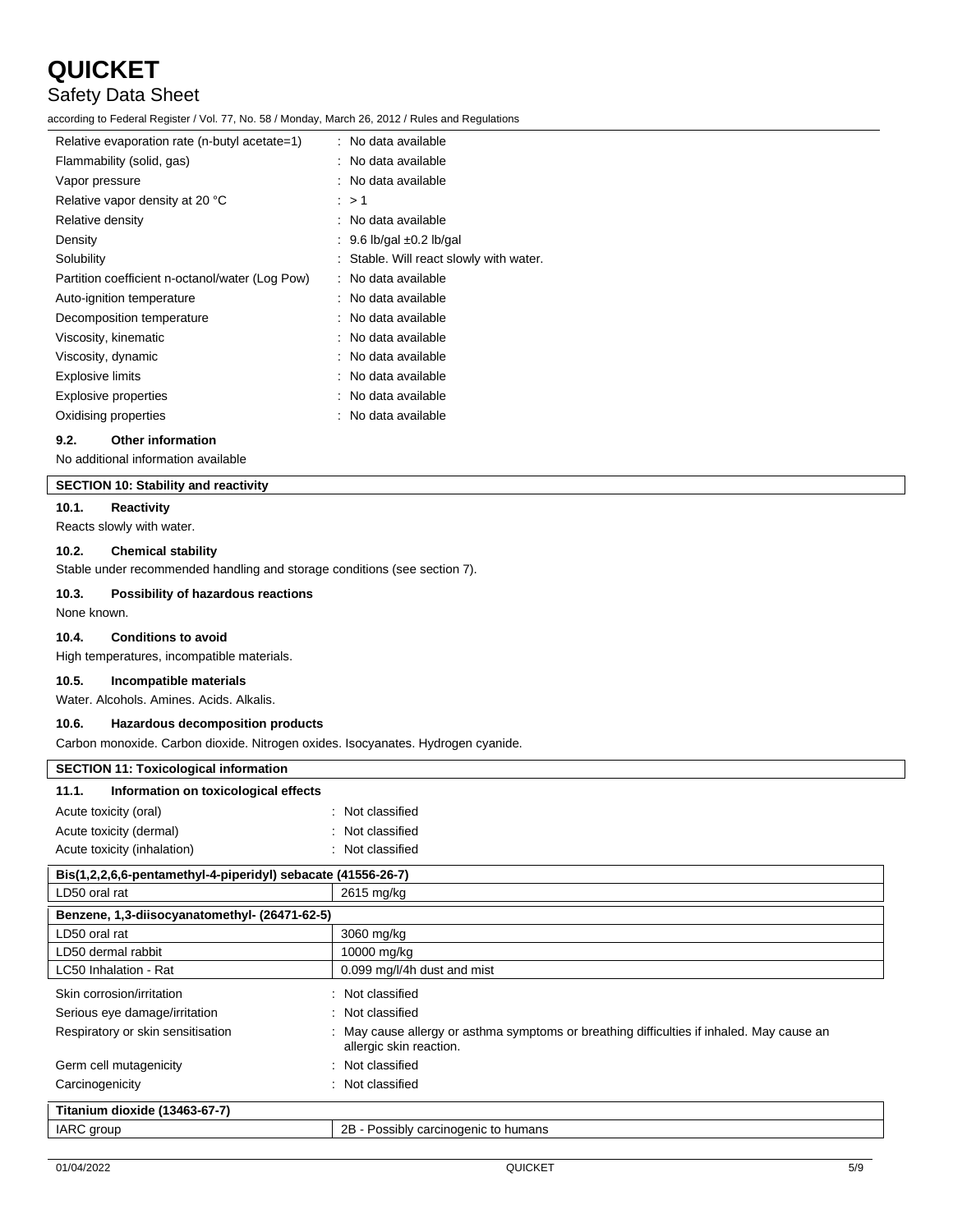### Safety Data Sheet

according to Federal Register / Vol. 77, No. 58 / Monday, March 26, 2012 / Rules and Regulations

| Titanium dioxide (13463-67-7)                                 |                                                                                                                                                                        |  |
|---------------------------------------------------------------|------------------------------------------------------------------------------------------------------------------------------------------------------------------------|--|
| In OSHA Hazard Communication Carcinogen<br>list               | Yes                                                                                                                                                                    |  |
| Benzene, 1,3-diisocyanatomethyl- (26471-62-5)                 |                                                                                                                                                                        |  |
| IARC group                                                    | 2B - Possibly carcinogenic to humans                                                                                                                                   |  |
| National Toxicology Program (NTP) Status                      | Reasonably anticipated to be Human Carcinogen                                                                                                                          |  |
| Reproductive toxicity                                         | : Not classified                                                                                                                                                       |  |
| STOT-single exposure                                          | : Not classified                                                                                                                                                       |  |
| STOT-repeated exposure                                        | : Not classified                                                                                                                                                       |  |
| Aspiration hazard                                             | : Not classified                                                                                                                                                       |  |
| Viscosity, kinematic                                          | : No data available                                                                                                                                                    |  |
| Symptoms/effects                                              | : May cause an allergic skin reaction. May cause allergy or asthma symptoms or breathing<br>difficulties if inhaled.                                                   |  |
| Symptoms/effects after inhalation                             | : May cause allergy or asthma symptoms or breathing difficulties if inhaled.                                                                                           |  |
| Symptoms/effects after skin contact                           | : May cause an allergic skin reaction.                                                                                                                                 |  |
| Symptoms/effects after eye contact                            | Direct contact with eyes is likely to be irritating.                                                                                                                   |  |
| Symptoms/effects after ingestion                              | : May cause gastrointestinal irritation.                                                                                                                               |  |
| <b>SECTION 12: Ecological information</b>                     |                                                                                                                                                                        |  |
| 12.1.<br><b>Toxicity</b>                                      |                                                                                                                                                                        |  |
| Ecology - general                                             | No information available.                                                                                                                                              |  |
| Hazardous to the aquatic environment, short-<br>term (acute)  | Harmful to aquatic life.                                                                                                                                               |  |
| Hazardous to the aquatic environment, long-<br>term (chronic) | Harmful to aquatic life with long lasting effects.                                                                                                                     |  |
| 12.2.<br><b>Persistence and degradability</b>                 |                                                                                                                                                                        |  |
| No additional information available                           |                                                                                                                                                                        |  |
| 12.3.<br><b>Bioaccumulative potential</b>                     |                                                                                                                                                                        |  |
| No additional information available                           |                                                                                                                                                                        |  |
| 12.4.<br><b>Mobility in soil</b>                              |                                                                                                                                                                        |  |
| No additional information available                           |                                                                                                                                                                        |  |
| 12.5.<br>Other adverse effects                                |                                                                                                                                                                        |  |
| No additional information available                           |                                                                                                                                                                        |  |
| <b>SECTION 13: Disposal considerations</b>                    |                                                                                                                                                                        |  |
| 13.1.<br>Disposal methods                                     |                                                                                                                                                                        |  |
| Waste treatment methods                                       | : Do not discharge to public wastewater systems without permit of pollution control authorities.<br>No discharge to surface waters is allowed without an NPDES permit. |  |
| Product/Packaging disposal recommendations                    | Dispose in a safe manner in accordance with local/national regulations. Do not allow the<br>product to be released into the environment.                               |  |
| <b>SECTION 14: Transport information</b>                      |                                                                                                                                                                        |  |
|                                                               |                                                                                                                                                                        |  |

#### **Department of Transportation (DOT)**

This mixture meets the requirements for 49 CFR 173.150(f) exemptions and the outer packages of this material would not require transportation labeling.

#### **Transport by sea (IMDG)**

| Transport document description (IMDG) | $\therefore$ UN 1263 PAINT, 3, III       |
|---------------------------------------|------------------------------------------|
| UN-No. (IMDG)                         | : 1263                                   |
| Proper Shipping Name (IMDG)           | $:$ PAINT                                |
| Class (IMDG)                          | : 3 - Flammable liquids                  |
| Packing group (IMDG)                  | : III - substances presenting low danger |
| Limited quantities (IMDG)             | : 5 L                                    |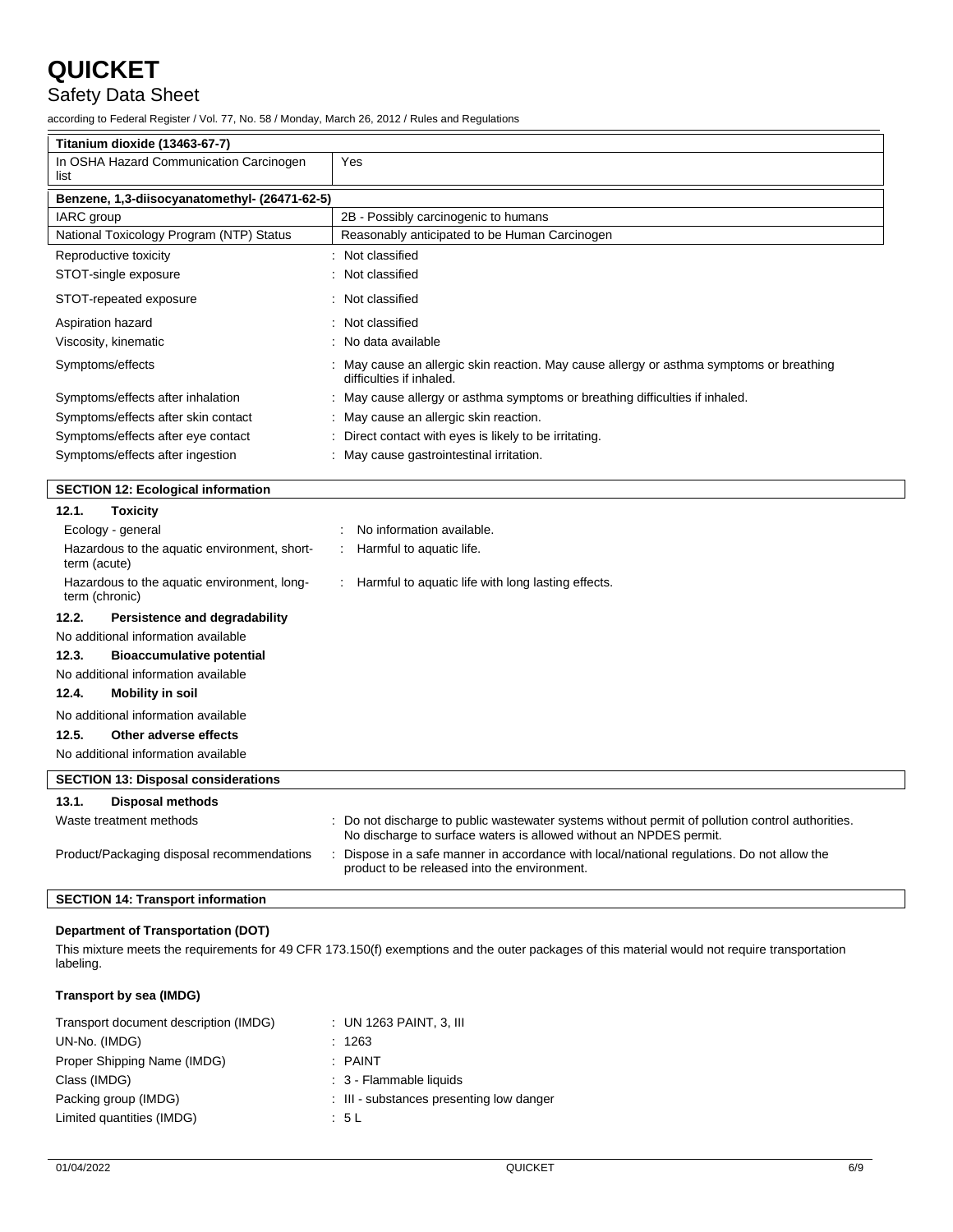Safety Data Sheet

according to Federal Register / Vol. 77, No. 58 / Monday, March 26, 2012 / Rules and Regulations

#### **Air transport (IATA)**

| Transport document description (IATA) | : UN 1263 Paint, 3, III |
|---------------------------------------|-------------------------|
| UN-No. (IATA)                         | : 1263                  |
| Proper Shipping Name (IATA)           | $:$ Paint               |
| Class (IATA)                          | : 3 - Flammable Liquids |
| Packing group (IATA)                  | : III - Minor Danger    |

#### **SECTION 15: Regulatory information**

#### **15.1. US Federal regulations**

#### **QUICKET**

All chemical substances in this product are listed as "Active" in the EPA (Environmental Protection Agency) "TSCA Inventory Notification (Active-Inactive) Requirements Rule" ("the Final Rule") of Feb. 2019, as amended Feb. 2021, or are otherwise exempt or regulated by other agencies such as FDA or FIFRA SARA Section 311/312 Hazard Classes Health hazard - Respiratory or skin sensitization

#### **15.2. International regulations**

No additional information available

#### **15.3. US State regulations**

|  | $\Lambda$ WARNING: |
|--|--------------------|
|--|--------------------|

This product can expose you to Benzene, which is known to the State of California to cause cancer and birth defects or other reproductive harm. For more information go to www.P65Warnings.ca.gov.

| Component                                                  | Carcinogenicity | Developmental<br>toxicity | Reproductive<br>toxicity male | Reproductive<br>toxicity<br>female | No significant<br>risk level (NSRL)                       | <b>Maximum</b><br>allowable<br>dose level<br>(MADL) |
|------------------------------------------------------------|-----------------|---------------------------|-------------------------------|------------------------------------|-----------------------------------------------------------|-----------------------------------------------------|
| Titanium dioxide<br>$(13463 - 67 - 7)$                     | $\pmb{\times}$  |                           |                               |                                    | Not available                                             |                                                     |
| Benzene (71-43-2)                                          | $\pmb{\times}$  | X                         | $\pmb{\times}$                |                                    | 6.4 $\mu$ g/day (oral);<br>$13 \mu g/day$<br>(inhalation) | 24 µg/day<br>(oral); 49<br>µg/day<br>(inhalation)   |
| Cumene (98-82-8)                                           | $\pmb{\times}$  |                           |                               |                                    |                                                           |                                                     |
| Benzene, 1,3-<br>diisocyanatomethyl-<br>$(26471 - 62 - 5)$ | $\pmb{\times}$  |                           |                               |                                    |                                                           |                                                     |
| Propylene oxide (75-<br>$56-9)$                            | $\pmb{\times}$  |                           |                               |                                    |                                                           |                                                     |
| Acetaldehyde (75-07-<br>$\left( 0\right)$                  | $\pmb{\times}$  |                           |                               |                                    | 90 (inhalation)                                           |                                                     |
| Formaldehyde (50-00-<br>$\left( 0\right)$                  | X               |                           |                               |                                    | 40 µg/day                                                 |                                                     |
| Ethylene oxide (75-21-<br>8)                               | X               | X                         | $\times$                      | $\times$                           | 2 µg/day                                                  | 20 µg/day                                           |
| 1,4-Dioxane (123-91-<br>1)                                 | X               |                           |                               |                                    | 30 µg/day                                                 |                                                     |
| Toluene (108-88-3)                                         |                 | $\pmb{\times}$            |                               |                                    |                                                           | 7000 µg/day                                         |
| Tetrachloromethane<br>$(56-23-5)$                          | $\times$        |                           |                               |                                    |                                                           |                                                     |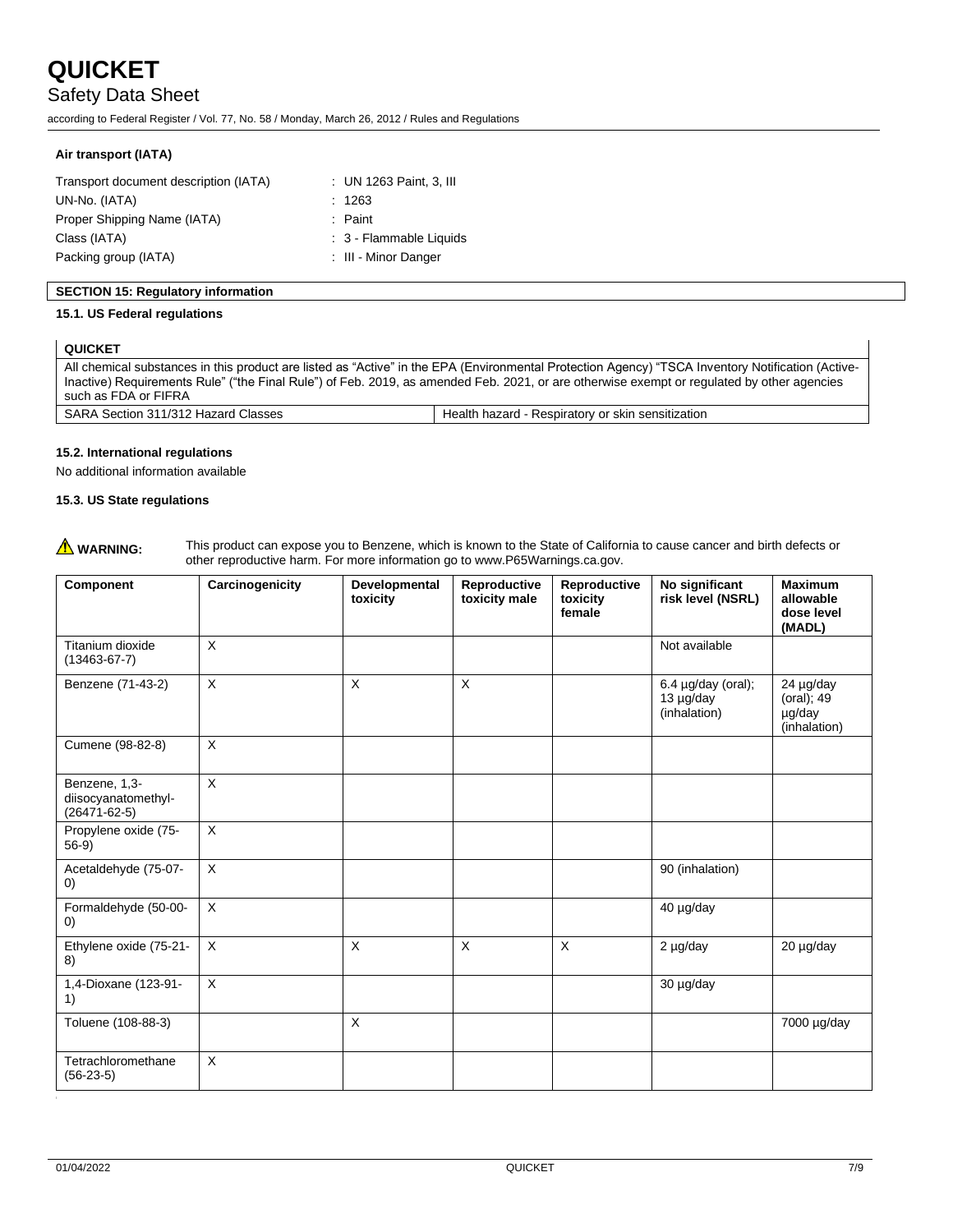### Safety Data Sheet

according to Federal Register / Vol. 77, No. 58 / Monday, March 26, 2012 / Rules and Regulations

| <b>Component</b>                             | <b>State or local requlations</b>                                                                                                                                                                                                     |
|----------------------------------------------|---------------------------------------------------------------------------------------------------------------------------------------------------------------------------------------------------------------------------------------|
| Titanium dioxide (13463-67-7)                | U.S. - New Jersey - Right to Know Hazardous Substance List; U.S. - Pennsylvania -<br>RTK (Right to Know) List; U.S. - Massachusetts - Right To Know List                                                                              |
| Benzene (71-43-2)                            | U.S. - New Jersey - Right to Know Hazardous Substance List; U.S. - Pennsylvania -<br>RTK (Right to Know) List; U.S. - Massachusetts - Right To Know List                                                                              |
| Cumene (98-82-8)                             | U.S. - New Jersey - Right to Know Hazardous Substance List; U.S. - Pennsylvania -<br>RTK (Right to Know) List; U.S. - Massachusetts - Right To Know List; U.S. -<br>Pennsylvania - RTK (Right to Know) - Special Hazardous Substances |
| Maleic anhydride (108-31-6)                  | U.S. - Massachusetts - Right To Know List; U.S. - New Jersey - Right to Know<br>Hazardous Substance List; U.S. - Pennsylvania - RTK (Right to Know) List; U.S. -<br>Pennsylvania - RTK (Right to Know) - Environmental Hazard List    |
| Phenol (108-95-2)                            | U.S. - Massachusetts - Right To Know List; U.S. - New Jersey - Right to Know<br>Hazardous Substance List; U.S. - Pennsylvania - RTK (Right to Know) -<br><b>Environmental Hazard List</b>                                             |
| Silica, amorphous (7631-86-9)                | U.S. - New Jersey - Right to Know Hazardous Substance List; U.S. - Massachusetts<br>- Right To Know List; U.S. - Pennsylvania - RTK (Right to Know) List                                                                              |
| Benzene, 1,2,4-trimethyl-(95-63-6)           | U.S. - New Jersey - Right to Know Hazardous Substance List; U.S. - Pennsylvania -<br>RTK (Right to Know) List                                                                                                                         |
| Aluminum oxide (1344-28-1)                   | U.S. - New Jersey - Right to Know Hazardous Substance List; U.S. - Massachusetts<br>- Right To Know List; U.S. - Pennsylvania - RTK (Right to Know) - Environmental<br><b>Hazard List</b>                                             |
| Magnesium oxide (1309-48-4)                  | U.S. - New Jersey - Right to Know Hazardous Substance List; U.S. - Pennsylvania -<br>RTK (Right to Know) List                                                                                                                         |
| Benzene, 1,3-diisocyanatomethyl-(26471-62-5) | U.S. - Massachusetts - Right To Know List; U.S. - New Jersey - Right to Know<br>Hazardous Substance List; U.S. - Pennsylvania - RTK (Right to Know) List; U.S. -<br>Pennsylvania - RTK (Right to Know) - Environmental Hazard List    |
| Dibutyltin dilaurate (77-58-7)               | U.S. - Pennsylvania - RTK (Right to Know) List; U.S. - New Jersey - Right to Know<br>Hazardous Substance List                                                                                                                         |
| Zirconium oxide (1314-23-4)                  | U.S. - Massachusetts - Right To Know List                                                                                                                                                                                             |
| Toluene (108-88-3)                           | U.S. - New Jersey - Right to Know Hazardous Substance List; U.S. - Pennsylvania -<br>RTK (Right to Know) List; U.S. - Massachusetts - Right To Know List                                                                              |
| Formaldehyde (50-00-0)                       | U.S. - New Jersey - Right to Know Hazardous Substance List; U.S. - Pennsylvania -<br>RTK (Right to Know) List; U.S. - Massachusetts - Right To Know List                                                                              |
| Propylene oxide (75-56-9)                    | U.S. - Massachusetts - Right To Know List; U.S. - New Jersey - Right to Know<br>Hazardous Substance List; U.S. - Pennsylvania - RTK (Right to Know) -<br><b>Environmental Hazard List</b>                                             |
| Acetaldehyde (75-07-0)                       | U.S. - Massachusetts - Right To Know List; U.S. - New Jersey - Right to Know<br>Hazardous Substance List; U.S. - Pennsylvania - RTK (Right to Know) List                                                                              |
| 1,4-Dioxane (123-91-1)                       | U.S. - Massachusetts - Right To Know List; U.S. - New Jersey - Right to Know<br>Hazardous Substance List; U.S. - Pennsylvania - RTK (Right to Know) List                                                                              |
| Ethylene oxide (75-21-8)                     | U.S. - New Jersey - Right to Know Hazardous Substance List; U.S. - Pennsylvania -<br>RTK (Right to Know) List; U.S. - Massachusetts - Right To Know List                                                                              |
| Tetrachloromethane (56-23-5)                 | U.S. - Massachusetts - Right To Know List; U.S. - New Jersey - Right to Know<br>Hazardous Substance List; U.S. - Pennsylvania - RTK (Right to Know) -<br><b>Environmental Hazard List</b>                                             |
| Dimethyl sulfoxide (67-68-5)                 | U.S. - New Jersey - Right to Know Hazardous Substance List                                                                                                                                                                            |

#### **SECTION 16: Other information**

Other information  $\qquad \qquad$ : Author: JMM.